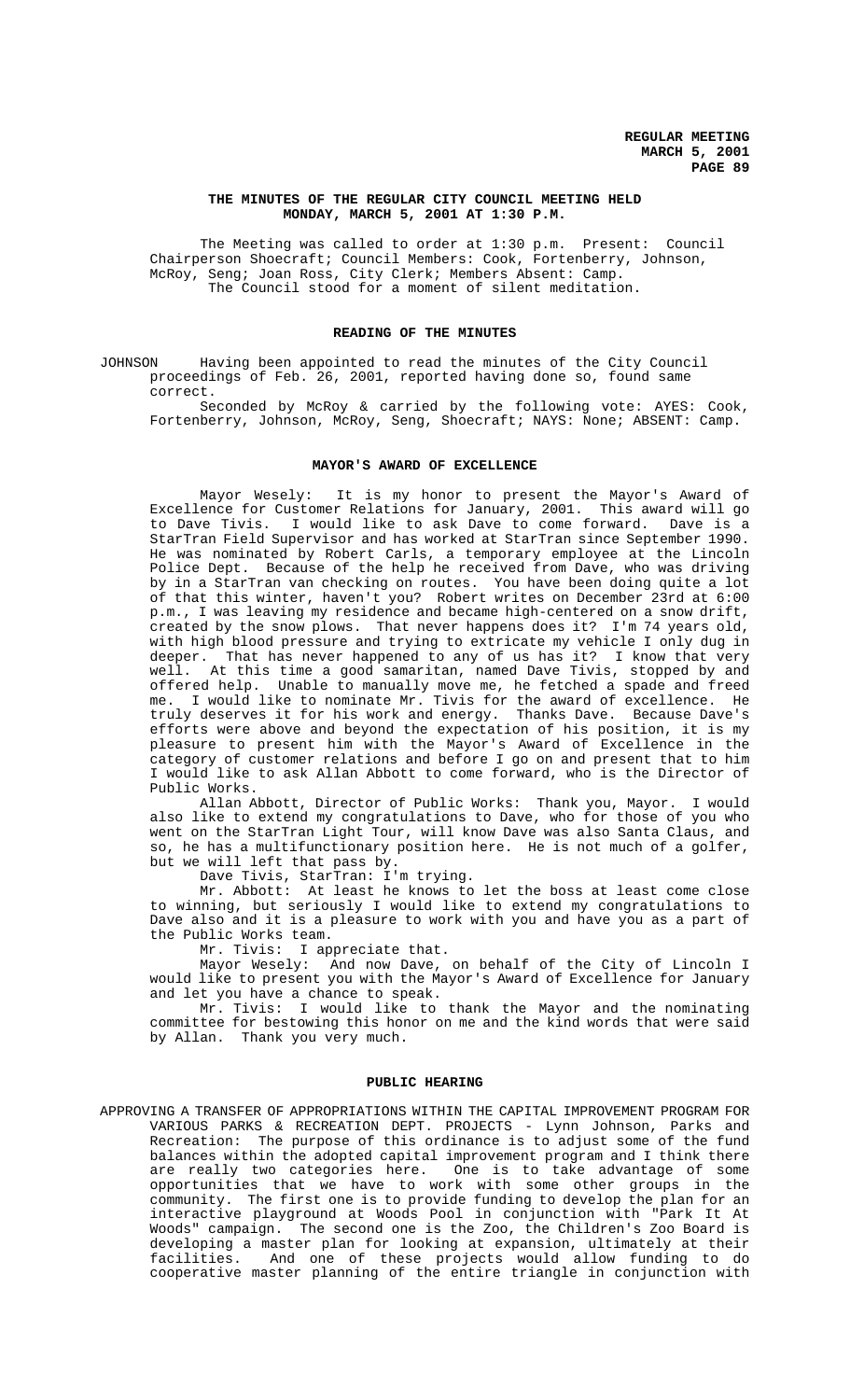their master plan, as well as Sunken Gardens. And then these other essentially three items are really housekeeping items. We need to replace the roof at Easterday Center, we found that is leaking worse than what we thought it was. The water quality at Ballard Pool was not as good as it could have been last summer. We dug that up and found out that the piping needs to be replaced and we would intend to do that and get that completed before we open the pool this spring. And then the last one is to allow construction of the bridge, a second bridge in Wilderness Park, to be constructed this summer, rather than waiting until after the beginning of the Fiscal year to allow that to occur. That essentially gets us into a better construction window for that new bridge and I am certainly available for questions.

This matter was taken under advisement.

- CHANGE OF ZONE 3302 APP. OF ROLF SHASTEEN FOR A CHANGE FROM R-2 RESIDENTIAL TO O-2 SUBURBAN OFFICE ON PROPERTY GENERALLY LOCATED AT 857 S. 48TH ST., BETWEEN F & RANDOLPH STS. - Don Schiling, 1718 Oakdale: My wife and I recently purchased the building from Mr. Shasteen that is connected with this change of zone and we intend on using it as a continued office use and ask for your support with this change of zone from R-2 to O-2. This matter was taken under advisement.
- RENAMING DOUBLE TREE BLVD. AS "WHISPERING WIND BLVD." GENERALLY LOCATED IN THE WILDERNESS RIDGE ADD. LOCATED SOUTH OF YANKEE HILL RD., WEST OFF OF S. 27TH ST. - Danay Kalkowski, on behalf of the applicant Wilderness Ridge, L.L.C. I would be happy to answer any questions should you have any. Jonathan Cook, Council Member: Will there be any homes fronting on the Blvd?
	- Danay Kalkowski, Seacrest & Kalkowski, 1111 Lincoln Mall, Suite 350: No homes fronting on the Blvd.
		- Mr. Cook: But the same name?
	- Ms. Kalkowski: Whispering Wind Road and no homes will be fronting on the Blvd.

This matter was taken under advisement.

- VACATING H ST. FROM 6TH ST. WEST TO THE RAILROAD AND VACATED H ST.;
	- APPROVING A CONSERVATION EASEMENT AGRMT. BETWEEN THE CITY AND TMCO INVESTMENTS TO PRESERVE THE FLOOD STORAGE E\CAPACITY IN AN AREA GENERALLY LOCATED AT 6TH & H STS. - Brian Kruse, representing applicant: I am here to answer any questions if you have. Our client is looking to expand their facilities by vacating a portion of H Street, which they originally thought that was vacated and are looking to do that now to expand our facilities.

This matter was taken under advisement.

USE PERMIT 113A - APP. OF LIGHTHOUSE PROPERTIES L.L.C. TO ALLOW A GROUND SIGN IN THE FRONT YARD SETBACK ON PROPERTY GENERALLY LOCATED AT N. 27TH ST. & FOLKWAYS BLVD. - Brian Kruse, 1201 Lincoln Mall, Suite 102, on behalf of applicant: What we are looking to do with this particular application is put a new ground sign that is more than 30' away from the front setback. This sign otherwise is in conformity with the ordinance about 16" tall and is about 6' by 6' total size, about 36 square feet I think signs in this area can be 50 square feet and at least 8' tall. The problem is that there is an existing sign there already. This is with the Beacon Hills Restaurant. The problem with the property is that you can't see a sign from the restaurant to get to that particular business and we are requesting a sign be put by the street. I think you have a picture of the sign in the fact sheet. So it looks something like that. And I am here to any questions if there are any.

Colleen Seng, Council Member: We want to see it.

Jeff Fortenberry, Council Member: Ray, are you representing Planning on this?

Ray Hill, Planning Dept: At the pre-council meeting this morning ...

Jerry Shoecraft, Council Chair: Which one is Jeff asking the question on?

Mr. Hill: It is the one that you just heard on Item #11. You were passed out at noon, a copy of letter from Jennifer Dam explaining that there had been other signs permitted in the front yard on the property to the south.

Mr. Fortenberry: Ray, regarding the size of the sign. It is significantly less than what would be allowable if it were not in the front yard setback.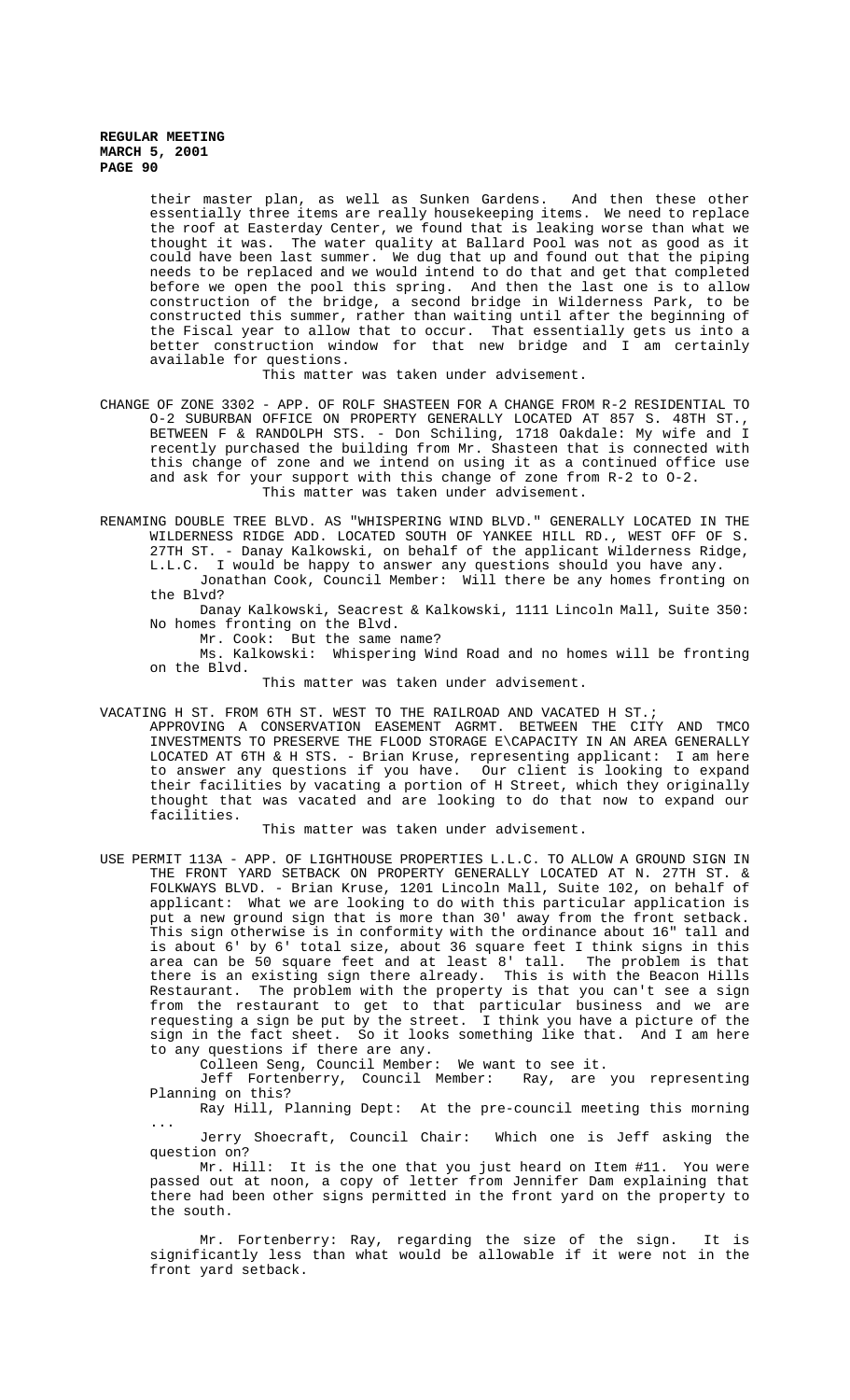Mr. Hill: That's my understanding. This matter was taken under advisement.

## **MISCELLANEOUS BUSINESS**

Mike Morosin, 2055 "S" St., Past President of Malone Neighborhood Assoc., came forward regarding parking problems in older neighborhoods and car parking in front of bus stops. Council Member McRoy responded by stating the council is working on an Ordinance to address this problem. This matter was taken under advisement.

# **ORDINANCES - 3RD READING**

VACATING H STREET FROM 6TH STREET WEST TO THE RAILROAD AND VACATED H STREET. (IN CONNECTION W/00R-328) - CLERK read an ordinance, introduced by Cindy Johnson, vacating H Street from 6th Street west to the railroad and vacated H Street, and retaining title thereto in the City of Lincoln, Lancaster County, Nebraska, the third time.

JOHNSON Moved to pass the ordinance as read.

Seconded by Seng & carried by the following vote: AYES: Cook, Fortenberry, Johnson, McRoy, Seng, Shoecraft; NAYS: None; ABSENT: Camp. The ordinance, being numbered **#17799**, is recorded in Ordinance Book 24, Page

CHANGE OF ZONE 3272 - APPLICATION OF HARTLAND HOMES, INC. AND HAMPTON ENTERPRISES FOR A CHANGE FROM AG AGRICULTURAL TO R-3 RESIDENTIAL, ON PROPERTY GENERALLY LOCATED NORTH OF OLD CHENEY ROAD AND WEST OF 84TH STREET. (IN CONNECTION  $W/01-26$ ,  $01R-41$ ,  $01R-42$ ,  $01R-43$ ) - CLERK read an ordinance, introduced by, Jonathan Cook, amending the Lincoln Zoning District Maps attached to and made a part of Title 27 of the Lincoln Municipal Code, as provided by Section 27.05.020 of the Lincoln Municipal Code, by changing the boundaries of the districts established and shown thereon, the third time.

COOK Moved to pass the ordinance as read.

Seconded by Seng & carried by the following vote: AYES: Cook, Fortenberry, Johnson, McRoy, Seng, Shoecraft; NAYS: None; ABSENT: Camp. The ordinance, being numbered **#17800**, is recorded in Ordinance Book 24, Page

CHANGE OF ZONE 3288 - AMENDING SECTION 27.63.590, TEMPORARY STORAGE OF CONSTRUCTION EQUIPMENT AND MATERIALS, TO ALLOW THE PERMIT TO BE GRANTED ON LOTS LESS THAN 10 ACRES AND TO REMOVE THE TIME LIMIT. (IN CONNECTION W/01- 25, 01R-41, 01R-42, 01R-43) - CLERK read an ordinance, introduced by Jonathan Cook, Change of Zone 3288 - Amending Section 27.63.590, Temporary Storage of Construction Equipment and Materials, to allow the permit to be granted on lots less than 10 acres and to remove the time limit, the third time.

COOK Moved to pass the ordinance as read

Seconded by Seng & carried by the following vote: AYES: Cook, Fortenberry, Johnson, McRoy, Seng, Shoecraft; NAYS: None; ABSENT: Camp. The ordinance, being numbered **#17801**, is recorded in Ordinance Book 24, Page

CREATING WATER DISTRICT NO. 1182 IN SAYLOR STREET FROM 57TH STREET TO 58TH STREET - CLERK read an ordinance, introduced by Jonathan Cook, creating Water District No. 1182, designating th real estate to be benefitted, providing for assessment of the costs of the improvements constructed therein, providing for the acquisition of easements and additional rightof-way, if necessary, and repealing all ordinances or parts of ordinances in conflict herewith, the third time.

COOK Moved to pass the ordinance as read.

Seconded by Seng & **LOST** by the following vote: AYES: None; NAYS: Cook, Fortenberry, Johnson, McRoy, Seng, Shoecraft; ABSENT: Camp.

- The ordinance, having **LOST**, was assigned File **#38-4355**, & was placed on file in the Office of the City Clerk.
- CREATING ALLEY PAVING DISTRICT NO. 360 IN THE NORTH/SOUTH ALLEY BETWEEN WORTHINGTON AVE. AND 20TH STREET, FROM SOUTH STREET NORTH APPROXIMATELY 300 FEET - PRIOR to reading:

COOK Moved to place Bill 01-20 on Pending.

Seconded by Seng & carried by the following vote: AYES: Cook, Fortenberry, Johnson, McRoy, Seng, Shoecraft; NAYS: None; ABSENT: Camp.

CLERK Read an ordinance, introduced by Jonathan Cook, creating Alley Paving District No. 360, defining the limits thereof, establishing the width of the roadway to be paved and the width of the grading to be done,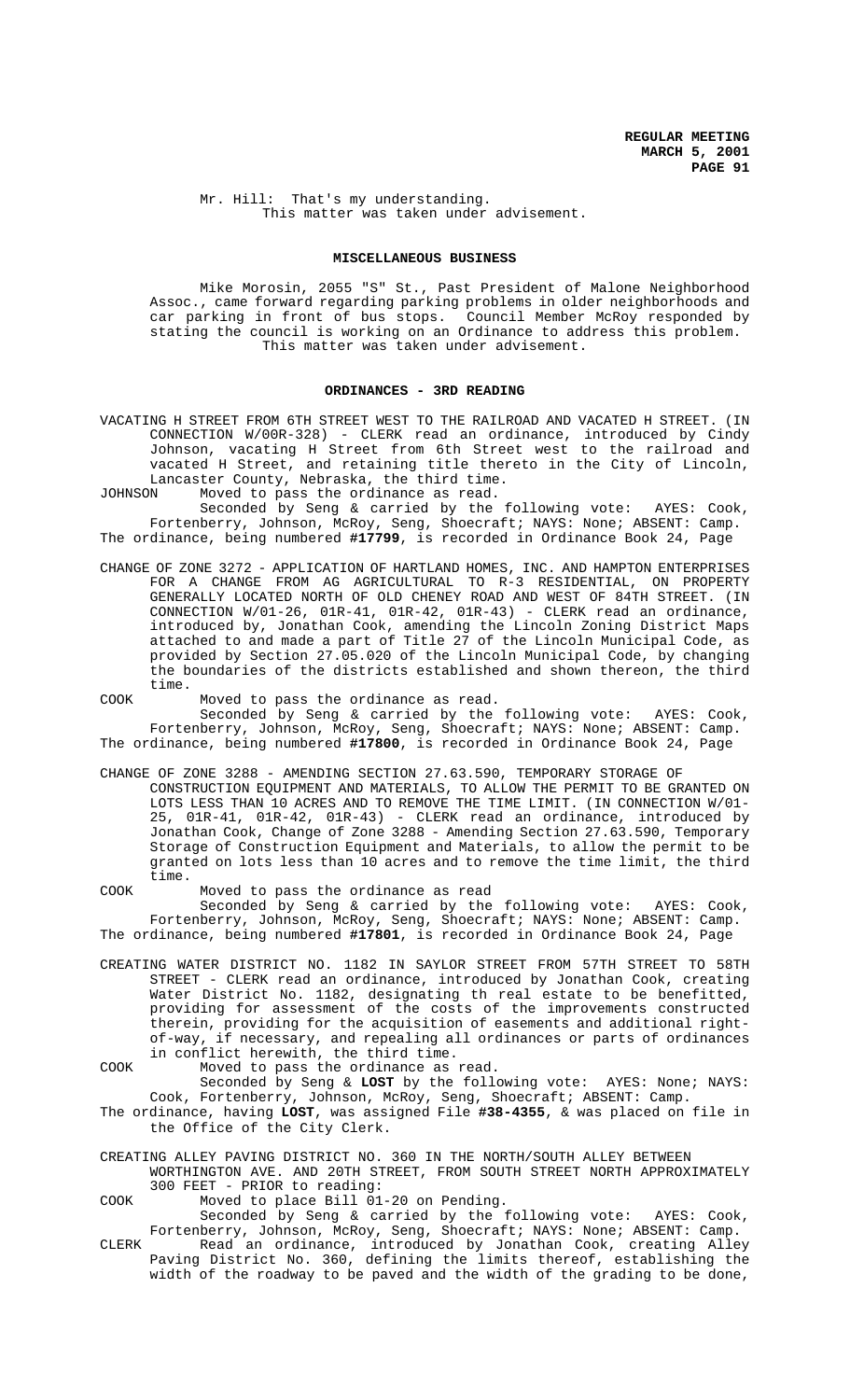> providing for the curbing, guttering, and relaying of sidewalks, providing for the payment of the cost thereof, designating the property to be benefitted, providing for the acquisition of easements and additional right-of-way, if necessary, and repealing all ordinances or parts of ordinances in conflict herewith, the third time.

APPROVING A LEASE AGREEMENT BETWEEN THE CITY AND QWEST WIRELESS L.L.C. TO CO-LOCATE TELECOMMUNICATION ANTENNAS ON THE TOWER BEING CONSTRUCTED AT STAR CITY SHORES AT 27TH AND HIGHWAY 2 - CLERK read an ordinance, introduced by Jonathan Cook, WHEREAS the City of Lincoln, desires to lease space on a City tower at Star City Shores, generally located at South 27th and Highway 2, to Qwest Wireless, LLC, (hereinafter "Qwest") for telecommunication uses and associated ground space, the third time. COOK Moved to pass the ordinance as read.

Seconded by Seng & carried by the following vote: AYES: Cook, Fortenberry, Johnson, McRoy, Seng; NAYS: Shoecraft; ABSENT: Camp.

The ordinance, being numbered **#17802**, is recorded in Ordinance Book 24, Page

APPROVING A LEASE AGREEMENT BETWEEN THE CITY AND QWEST WIRELESS L.L.C. TO LOCATE TELECOMMUNICATION ANTENNAS ON THE CARRIAGE PARK GARAGE AT 1128 L STREET - CLERK read an ordinance, introduced by Jonathan Cook, WHEREAS, The City of Lincoln, desires to lease space on Carriage Park Garage, generally located west of South 12 and L Streets, to Qwest Wireless, LLC, (hereinafter "Qwest") for telecommunication uses and associated ground space, the third time.

COOK Moved to pass the ordinance as read.

Seconded by Seng & carried by the following vote: AYES: Cook, Fortenberry, Johnson, McRoy, Seng, Shoecraft; NAYS: None; ABSENT: Camp. The ordinance, being numbered **#17803**, is recorded in Ordinance Book 24, Page

ADOPTING THE SUPPLEMENTS TO THE LINCOLN MUNICIPAL CODE DATED JUNE, 1999; DECEMBER, 1999; JUNE, 2000; AND DECEMBER 2000, AS PART OF THE OFFICIAL LINCOLN MUNICIPAL CODE - CLERK read an ordinance, introduced by Jonathan Cook, adopting the supplements to the Lincoln Municipal Code dated June, 1999; December, 1999; June, 2000; and December 2000 as part of the official Lincoln Municipal Code, the third time.

COOK Moved to pass the ordinance as read.

Seconded by Seng & carried by the following vote: AYES: Cook, Fortenberry, Johnson, McRoy, Seng, Shoecraft; NAYS: None; ABSENT: Camp. The ordinance, being numbered **#17804**, is recorded in Ordinance Book 24, Page

CHANGE OF ZONE 3196 - APP. OF THE INTERIM PLANNING DIRECTOR FOR A CHANGE FROM B-1 LOCAL BUSINESS & R-3 RESIDENTIAL TO B-2 PLANNED NEIGHBORHOOD BUSINESS & FROM R-3 RESIDENTIAL TO AGR AGRICULTURAL RESIDENTIAL, ON PROPERTY GENERALLY LOCATED AT S. CODDINGTON AVE. & W. VAN DORN ST. (IN CONNECTION W/00-67) - PRIOR to reading:

COOK Moved to place Bill 00-65 on Pending.

- Seconded by Seng & carried by the following vote: AYES: Cook, Fortenberry, Johnson, McRoy, Seng, Shoecraft; NAYS: None; ABSENT: Camp. CLERK Read an ordinance, introduced by Jon Camp, amending the Lincoln Zoning Dist. Maps attached to & made a part of Title 27 of the LMC, as provided by Sec. 27.05.020 of the LMC, by changing the boundaries of the districts established & shown thereon, the third time.
- CHANGE OF ZONE 3247 APP. OF THE INTERIM PLANNING DIRECTOR FOR A CHANGE FROM AGR AGRICULTURAL RESIDENTIAL & R-3 RESIDENTIAL TO B-2 PLANNED NEIGHBORHOOD BUSINESS, ON PROPERTY GENERALLY LOCATED ON THE SOUTHWEST CORNER OF S.<br>CODDINGTON AVE. & W. VAN DORN ST. (IN CONNECTION W/00-65) - PRIOR to CODDINGTON AVE. &  $W$ . VAN DORN ST. reading:
- COOK Moved to place Bill 00-67 on Pending.

Seconded by Seng & carried by the following vote: AYES: Cook, Fortenberry, Johnson, McRoy, Seng, Shoecraft; NAYS: None; ABSENT: Camp.

CLERK Read an ordinance, introduced by Jon Camp, amending the Lincoln Zoning Dist. Maps attached to & made a part of Title 27 of the LMC, as provided by Sec. 27.05.020 of the LMC, by changing the boundaries of the districts established & shown thereon, the third time.

# **PRELIMINARY PLATS, SPECIAL PERMITS**, **USE PERMITS**

USE PERMIT 113A - APP. OF LIGHTHOUSE PROPERTIES L.L.C. TO ALLOW A GROUND SIGN IN THE FRONT YARD SETBACK ON PROPERTY GENERALLY LOCATED AT N. 27TH ST. & FOLKWAYS BLVD. - CLERK read the following resolution, introduced by Annette McRoy, who moved its adoption: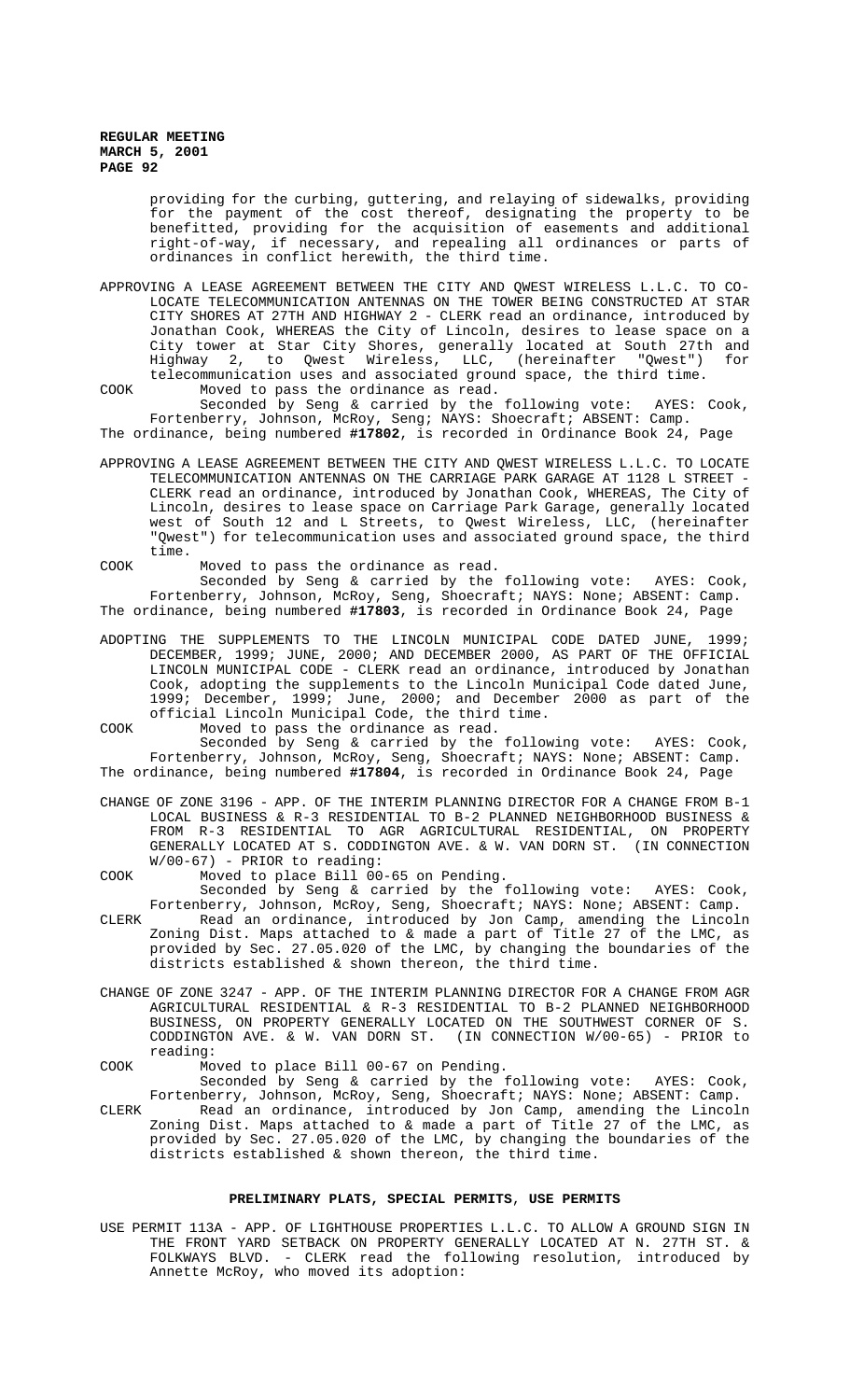A-80714 WHEREAS, Lighthouse Properties L.L.C. has submitted an application in accordance with Section 27.27.080 of the Lincoln Municipal Code designated as Use Permit No. 113A for authority to amend the site plan approved by Use Permit No. 113 to allow a ground sign in the front yard setback on property generally located at N. 27th Street and Folkways Blvd., and legally described to wit:

Lot 1, North Gate Inn Addition, Lincoln, Lancaster

County, Nebraska,

WHEREAS, the real property adjacent to the area included within the site plan for this ground sign in the front yard setback will not be adversely affected; and

WHEREAS, said site plan together with the terms and conditions hereinafter set forth are consistent with the intent and purpose of Title 27 of the Lincoln Municipal Code to promote the public health, safety, and general welfare.

NOW, THEREFORE, BE IT RESOLVED by the City Council of the City of Lincoln, Nebraska:

That the application of Lighthouse Properties L.L.C., hereinafter referred to as "Permittee", to amend Use Permit No. 113 to allow a ground sign in the front yard setback be and the same is hereby granted under the provisions of Section 27.31.100 and Section 27.69.046(e) of the Lincoln Municipal Code upon condition that construction and operation of said ground sign be in strict compliance with said application, the site plan, and the following additional express terms, conditions, and requirements:

1. This permit approves a ground sign along N. 27th Street, located more than 30 feet from the building and within the front yard setback, as shown on the approved site plan.

2. Before receiving building permits:

a. The Permittee must submit a revised and reproducible

final plan.

b. The construction plans must conform to the approved plans.

3. All privately-owned improvements, must be permanently maintained by the Permittee or an appropriately established homeowners association approved by the City Attorney.

4. The site plan approved by this permit shall be the basis for all interpretations of setbacks, yards, locations of buildings, location of parking and circulation elements, and similar matters.<br>5. The terms, conditions, and requirements of

The terms, conditions, and requirements of this resolution shall be binding and obligatory upon the Permittee, its successors and assigns. The building official shall report violations to the City Council which may revoke this use permit or take such other action as may be necessary to gain compliance.

6. The Permittee shall sign and return the City's letter of

acceptance to the City Clerk within 30 days following approval of this use permit, provided, however, said 30-day period may be extended up to six months by administrative amendment. The City Clerk shall file a copy of the resolution approving this use permit and the letter of acceptance with the Register of Deeds, filing fees therefor to be paid in advance by the Permittee.<br>8.

The site plan as approved with this resolutions voids and supersedes all previously approved site plans, however, all resolutions approving previous permits remain in force unless specifically amended by this resolution.

Introduced by Annette McRoy

Seconded by Seng & carried by the following vote: AYES: Cook, Fortenberry, Johnson, McRoy, Seng, Shoecraft; NAYS: None; ABSENT: Camp.

SPECIAL PERMIT 1313A - APPLICATION OF HAMPTON ENTERPRISES TO EXTEND THE TIME PERIOD AND REDUCE THE AREA OF A SPECIAL PERMIT FOR TEMPORARY STORAGE OF CONSTRUCTION EQUIPMENT AND MATERIALS ON PROPERTY GENERALLY LOCATED AT APPROXIMATELY 84TH STREET AND GLYNOAKS DRIVE. (IN CONNECTION W/01R-42,  $01R-43$ ,  $01-25$ ,  $01-26$ ) - PRIOR to reading:<br>JOHNSON Moved to amend Bill  $00R-41$  in the f

Moved to amend Bill 00R-41 in the following manner:

On page 2, lines 14 & 15, delete the words "five years from the date of the approval of this Special Permit No. 1313A" and insert in lieu thereof the words March 27, 2004.

Seconded by Seng & carried by the following vote: AYES: Cook, Fortenberry, Johnson, McRoy, Seng, Shoecraft; NAYS: None; ABSENT: Camp. CLERK Read the following resolution, introduced by Cynthia Johnson, who

moved its adoption:<br>A-80721 WHEREAS, Hampt WHEREAS, Hampton Enterprises has submitted an application designated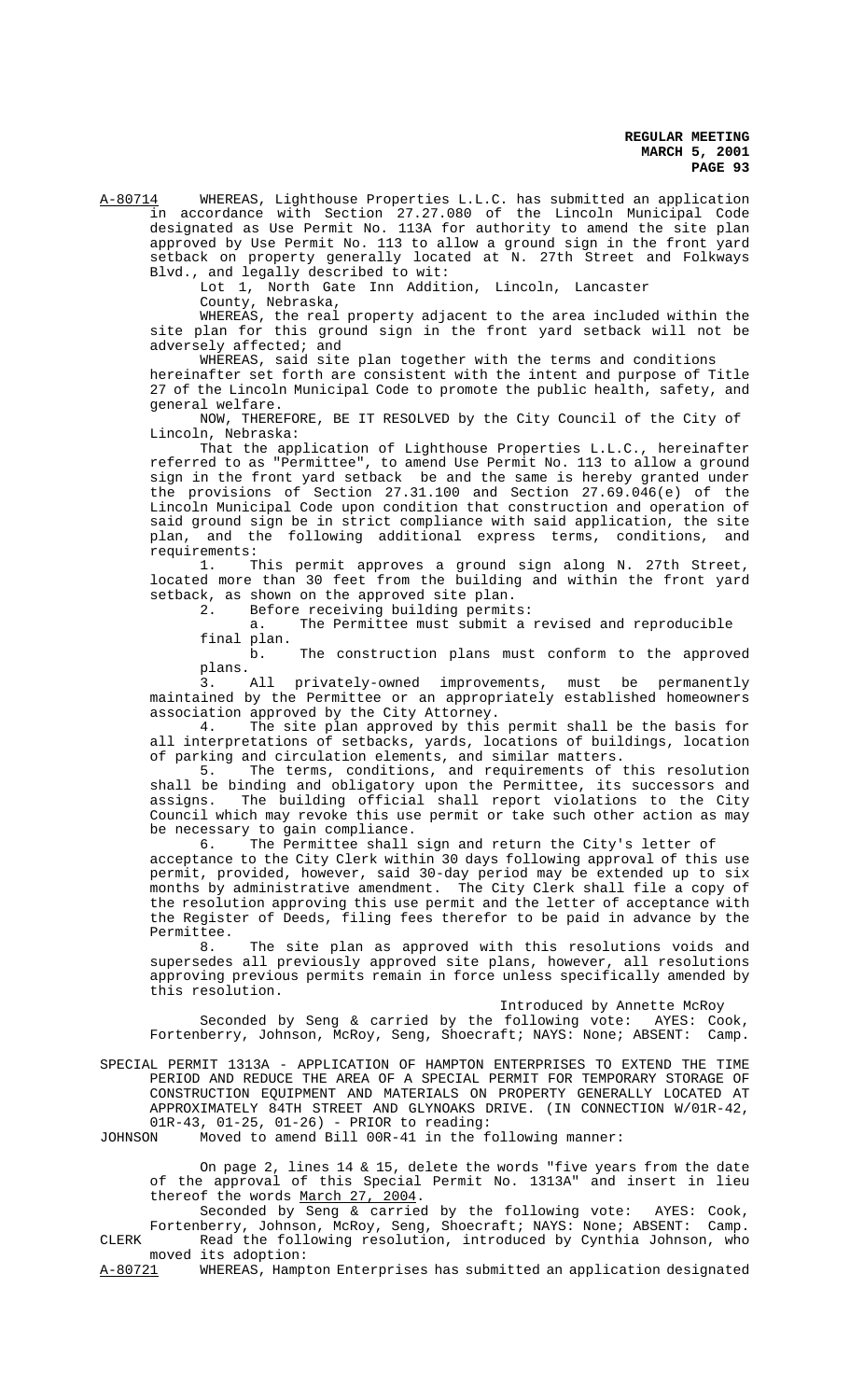> as Special Permit No. 1313A for authority to extend the time period and reduce the area of a special permit for Temporary Storage of Construction Equipment and Materials on property generally located at 84th Street and Glynoaks Drive, and legally described to wit:

A portion of Irregular Tract 64 of the East Half of Section 10, Township 9 North, Range 7 East of the 6th P.M., Lincoln, Lancaster County, Nebraska, more particularly described as follows:

Beginning at the East Quarter corner of Section 10, Township 9 North, Range 7 East, and continuing along the east section line on a bearing of south 00 degrees 00 minutes 49 seconds east, a distance of 720.13 feet; thence south 89 degrees 59 minutes 11 seconds west, a distance of 50.00 feet to the point of beginning; thence along the west right-of-way line of south 84th Street on a bearing of south 00 degrees 00 minutes 45 seconds east, a distance of 600.00 feet; thence westerly on a bearing of north 89 degrees 48 minutes 43 seconds west, a distance of 413.42 feet; thence northwesterly on a bearing of north 24 degrees 18 minutes 19 seconds west, a distance of 13.41 feet; thence continuing in a northwesterly direction on a bearing of north 27 degrees 29 minutes 07 seconds west, a distance of 70.18 feet; thence in a northwesterly direction on a bearing of north 29 degrees 47 minutes 54 seconds west, a distance of 560.00 feet; thence in a northeasterly direction on a bearing of north 27 degrees 08 minutes 51 seconds east, a distance of 45.55 feet; thence easterly on a bearing of south 89 degrees 48 minutes 43 seconds east, a distance of 709.69 feet to the point of beginning and containing a calculated area of 347,691.39 square feet or 7.98 acres more or less;

WHEREAS, the real property adjacent to the area included within the site plan for this storage of construction equipment and materials will not be adversely affected; and

WHEREAS, said site plan together with the terms and conditions hereinafter set forth are consistent with the intent and purpose of Title 27 of the Lincoln Municipal Code to promote the public health, safety, and general welfare.

NOW, THEREFORE, BE IT RESOLVED by the City Council of the City of Lincoln, Nebraska:

That the application of Hampton Enterprises, hereinafter referred to as "Permittee", to extend the time period and reduce the area of a special permit for Temporary Storage of Construction Equipment and Materials, on the property legally described above, be and the same is hereby granted under the provisions of Section 27.63.590 of the Lincoln Municipal Code upon condition that construction and operation of said construction equipment storage area be in strict compliance with said application, the site plan, and the following additional express terms, conditions, and requirements:

1. This permit approves the temporary storage of construction equipment and materials for a period from March 27, 1989 to five years from the date of the approval of this Special Permit No. 1313A March 27, 2004. The time may be extended by administrative amendment.<br>2. Before receiving building permits the construction

Before receiving building permits the construction plans must conform with the approved plans.

3. Before occupying the buildings, all development and construction must be completed in conformance with the approved plans. 4. All privately-owned improvements must be permanently

maintained by the owner. 5. The site plan approved by this permit shall be the basis for all interpretations of setbacks, yards, locations of buildings, location of parking and circulation elements.

6. The terms, conditions, and requirements of this resolution shall be binding and obligatory upon the Permittee, its successors, and

assigns. The building official shall report violations to the City Council which may revoke the special permit or take such other action as may be necessary to gain compliance.

7. The Permittee shall sign and return the City's letter of acceptance to the City Clerk within 30 days following approval of the special permit, provided, however, said 30-day period may be extended up to six months by administrative amendment. The City Clerk shall file a copy of the resolution approving the special permit and the letter of acceptance with the Register of Deeds, filing fees therefor to be paid in advance by the Permittee.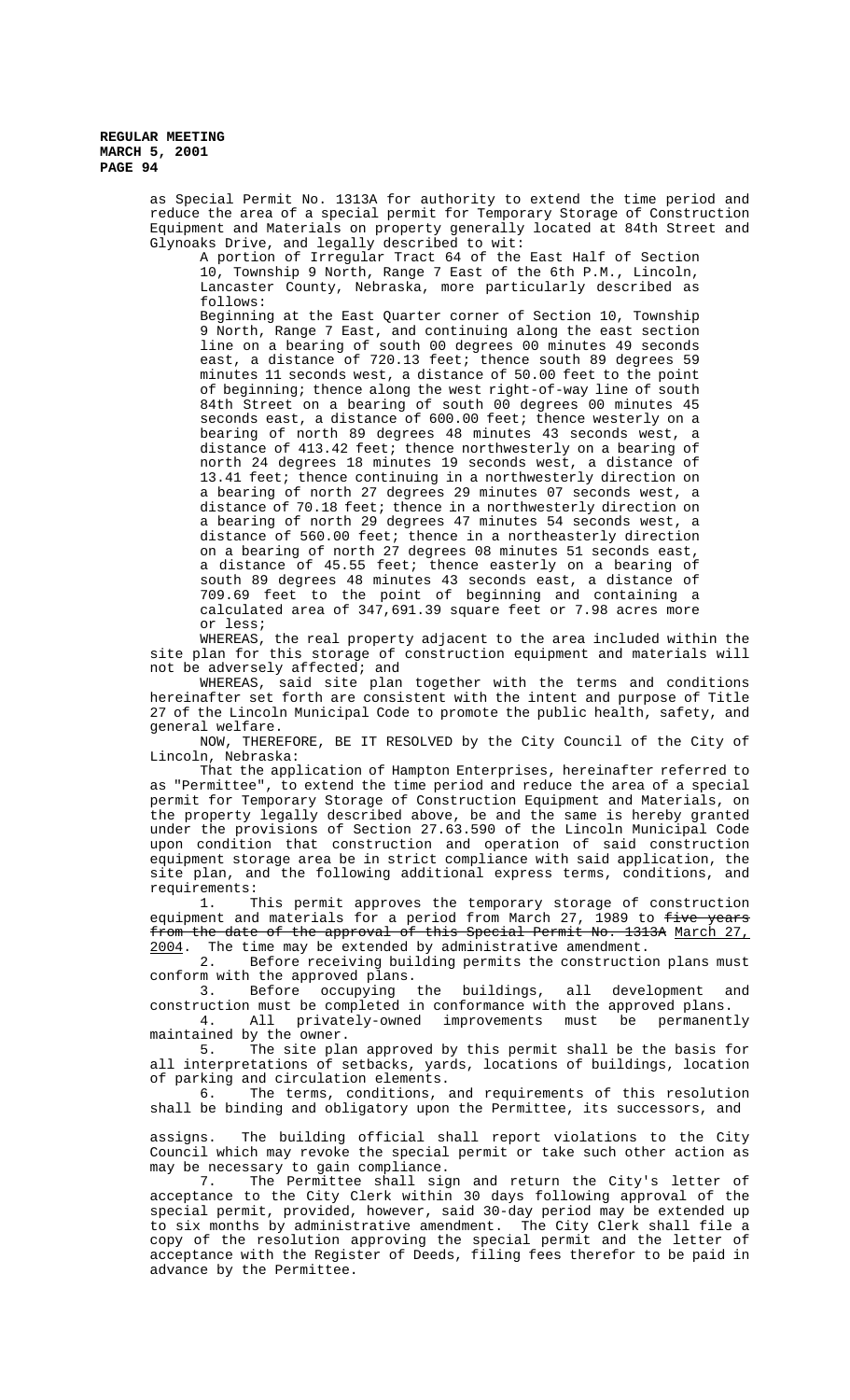8. The site plan as approved with this resolution voids and supersedes all previously approved site plans, however all resolutions approving previous permits remain in force unless specifically amended by this resolution.

Introduced by Cynthia Johnson

Seconded by Seng & carried by the following vote: AYES: Cook, Fortenberry, Johnson, McRoy, Seng, Shoecraft; NAYS: None; ABSENT: Camp.

SPECIAL PERMIT 1876 - APPLICATION OF HARTLAND HOMES, INC. TO CONSTRUCT AN EARLY CHILDHOOD CARE FACILITY FOR 110 CHILDREN, WAIVING THE REQUIRED ACCESS ON AN ARTERIAL STREET, AND ALLOWING THE REQUIRED BUILDING ELEVATION TO BE PROVIDED AT THE TIME OF THE BUILDING PERMIT, ON PROPERTY GENERALLY LOCATED WEST OF 84TH STREET AND NORTH OF OLD CHENEY ROAD. (IN CONNECTION W/01R-41, 01R-43, 01-25, 01-26) - CLERK read the following resolution, introduced by Cynthia Johnson, who moved its adoption:<br>A-80722 WHEREAS, Hartland Homes, Inc. has submitted an a

WHEREAS, Hartland Homes, Inc. has submitted an application designated as Special Permit No. 1876 for authority to construct an early

childhood care facility for 110 children on property generally located west of 84th Street and north of Old Cheney Road, and legally described to wit:

A portion of Irregular Tract 67 of the Southeast Quarter of Section 10, Township 9 North, Range 7 East of the 6th P.M.,<br>Lincoln, Lancaster County, Nebraska, more particularly Lincoln, Lancaster County, Nebraska, more particularly described as follows:

Beginning at the southeast corner of Section 10, Township 9 North, Range 7 East and continuing along the east section line on a bearing of north 00 degrees 00 minutes 00 seconds west, a distance of 840.10 feet; thence north 90 degrees 00 minutes 00 seconds west, a distance of 60.00 feet to the point of beginning; thence north 89 degrees 47 minutes 54 seconds west, a distance of 200.63 feet; thence northerly on a bearing of north 00 degrees 12 minutes 06 seconds east, a distance of 170.00 feet; thence southeasterly on a bearing of south 83 degrees 00 minutes 46 seconds east, a distance of 201.53 feet; thence on a bearing of south 00 degrees 00 minutes 00 seconds west, a distance of 146.19 feet to the point of beginning and containing a calculated area of 31,674.77 square feet, more or less;

WHEREAS, the real property adjacent to the area included within the site plan for this will not be adversely affected; and

WHEREAS, said site plan together with the terms and conditions hereinafter set forth are consistent with the intent and purpose of Title 27 of the Lincoln Municipal Code to promote the public health, safety, and general welfare.

NOW, THEREFORE, BE IT RESOLVED by the City Council of the City of Lincoln, Nebraska:

That the application of Hartland Homes, Inc., hereinafter referred to as "Permittee", to construct an early childhood care facility for 110 children, on the property legally described above, be and the same is hereby granted under the provisions of Section 27.63.070 of the Lincoln Municipal Code upon condition that construction and operation of said early childhood care facility be in strict compliance with said application, the site plan, and the following additional express terms, conditions, and requirements:<br>1. This permit appro-

This permit approves an early childhood care facility for a maximum of 110 children.

2. Before receiving building permits the Permittee must provide a building elevation to the satisfaction of the Planning Director that includes the following:

- a. The building shall be designed in such a way that it may be reasonably converted to a residential use and is compatible with the surrounding residential area, in addition to the compatibility of the building size in relation to adjacent or future residences and physical appearance in relation to adjacent properties. The building appearance shall be similar to that of uses allowed by right: single family or two family dwelling units.
- b. Mechanical equipment, including air conditioning units shall not be placed in the front yard along Wendell Way.

3. The requirement of Section 27.63.070 (c) that the facility be located on an arterial or collector street is hereby waived to allow access from Wendell Way.<br>4. The requirem

The requirement that a building elevation be submitted at the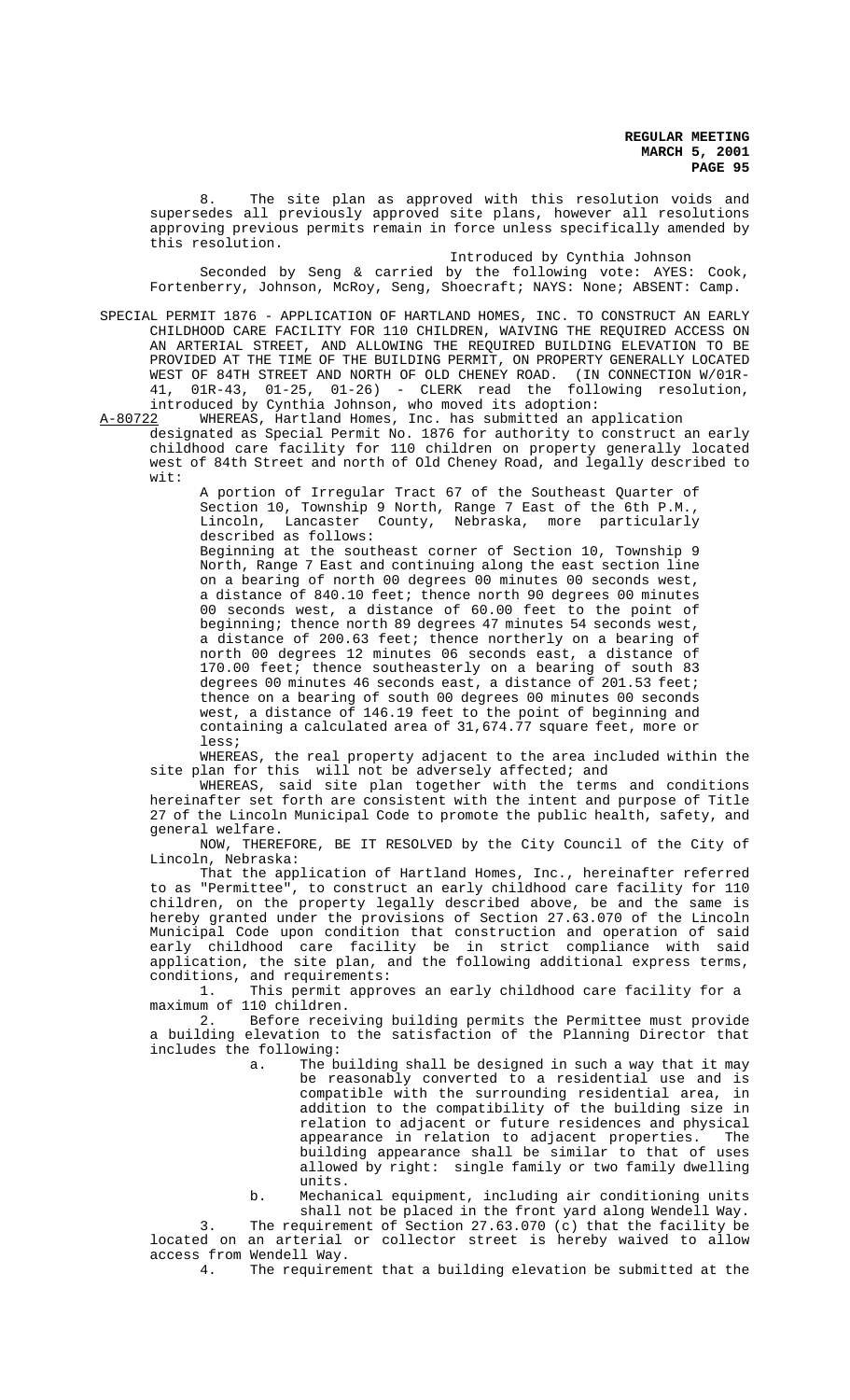> time of application is hereby waived to allow the building elevation to be submitted at the time of the building permit.

> 5. Before occupying the early childhood care facility all development and construction must be in conformance with the approved plans.<br>6.

> The facility shall conform with all state and local early

childhood care requirements.<br>7. The site plan ap The site plan approved by this permit shall be the basis for all interpretations of setbacks, yards, locations of buildings, location of parking and circulation elements, and similar matters.<br>8. The terms, conditions, and requirements of

The terms, conditions, and requirements of this resolution shall be binding and obligatory upon the Permittee, its successors, and assigns. The building official shall report violations to the City Council which may revoke the special permit or take such other action as may be necessary to gain compliance.

9. The Permittee shall sign and return the City's letter of acceptance to the City Clerk within 30 days following approval of the special permit, provided, however, said 30-day period may be extended up to six months by administrative amendment. The City Clerk shall file a copy of the resolution approving the special permit and the letter of acceptance with the Register of Deeds, filing fees therefor to be paid in advance by the Permittee.

Introduced by Cynthia Johnson

Seconded by Johnson & carried by the following vote: AYES: Cook, Fortenberry, Johnson, McRoy, Seng, Shoecraft; NAYS: None; ABSENT: Camp.

ACCEPTING & APPROVING THE PRE. PLAT OF HARTLAND HOMES EAST 1ST ADD. FOR 136 LOTS & ONE OUTLOT, WITH WAIVERS TO THE REQUIREMENTS OF BLOCK LENGTH, LOT DEPTH ABUTTING A MAJOR STREET & STREET APPROACH PLATFORMS, ON PROPERTY GENERALLY LOCATED WEST OF 84TH ST. & NORTH OF OLD CHENEY RD. (IN CONNECTION W/01R-41, 01R-42, 01-25, 01-26) - CLERK read the following resolution, introduced by Cynthia Johnson, who moved its adoption:

A-80723 WHEREAS, Hartland Homes, Inc. and Hampton Enterprises have

submitted the preliminary plat of HARTLAND HOMES EAST 1ST ADDITION for acceptance and approval; and

WHEREAS, the Lincoln City - Lancaster County Planning Commission has reviewed said preliminary plat and made recommendations as contained in the letter dated October 19, 2000, which is attached hereto as Exhibit "A".

NOW, THEREFORE, BE IT RESOLVED by the City Council of the City of Lincoln, Nebraska:

That the preliminary plat of HARTLAND HOMES EAST 1ST ADDITION, located west of 84th Street and north of Old Cheney Road as submitted by Hartland Homes, Inc. and Hampton Enterprises is hereby accepted and approved, subject to the terms and conditions set forth in Exhibit "A", which is attached hereto and made a part of this resolution as though fully set forth verbatim.

BE IT FURTHER RESOLVED that the City Council finds that the tract to be subdivided is surrounded by such development or unusual conditions that strict application of the subdivision requirements would result in actual difficulties or substantial hardship and the following modifications to the subdivision requirements are therefore approved:

1. The requirement of the Design Standards for design platforms to a maximum of 3% slope is hereby waived.

2. The requirement of Section 26.23.140(a) of the Lincoln Municipal Code that residential lots have a minimum depth of 120 feet for lots abutting major streets is reduced from 120 feet to 100 feet.

Introduced by Cynthia Johnson

Seconded by Seng & carried by the following vote: AYES: Cook, Fortenberry, Johnson, McRoy, Seng, Shoecraft; NAYS: None; ABSENT: Camp.

# **PETITIONS & COMMUNICATIONS**

UPDATE TO THE LES QUARTERLY FINANCIAL REPORT FOR PERIOD OF OCT. THRU DEC., 2000 - CLERK presented said report which was placed on file in the Office of the City Clerk. **(#40)**

FORMAL PETITION TO VACATE PUBLIC WAY THE EAST TO WEST 8' ALLEY WAY NORTH OF 1315 S. 1ST ST. (WESTSIDE ADD BLOCK 5, LOTS 5, 6, & 7 & N ½ OF LOT 8) SIGNED BY JERRY A.& ELLEN J. BEDIM -CLERK presented said petition which was referred to the Law Dept.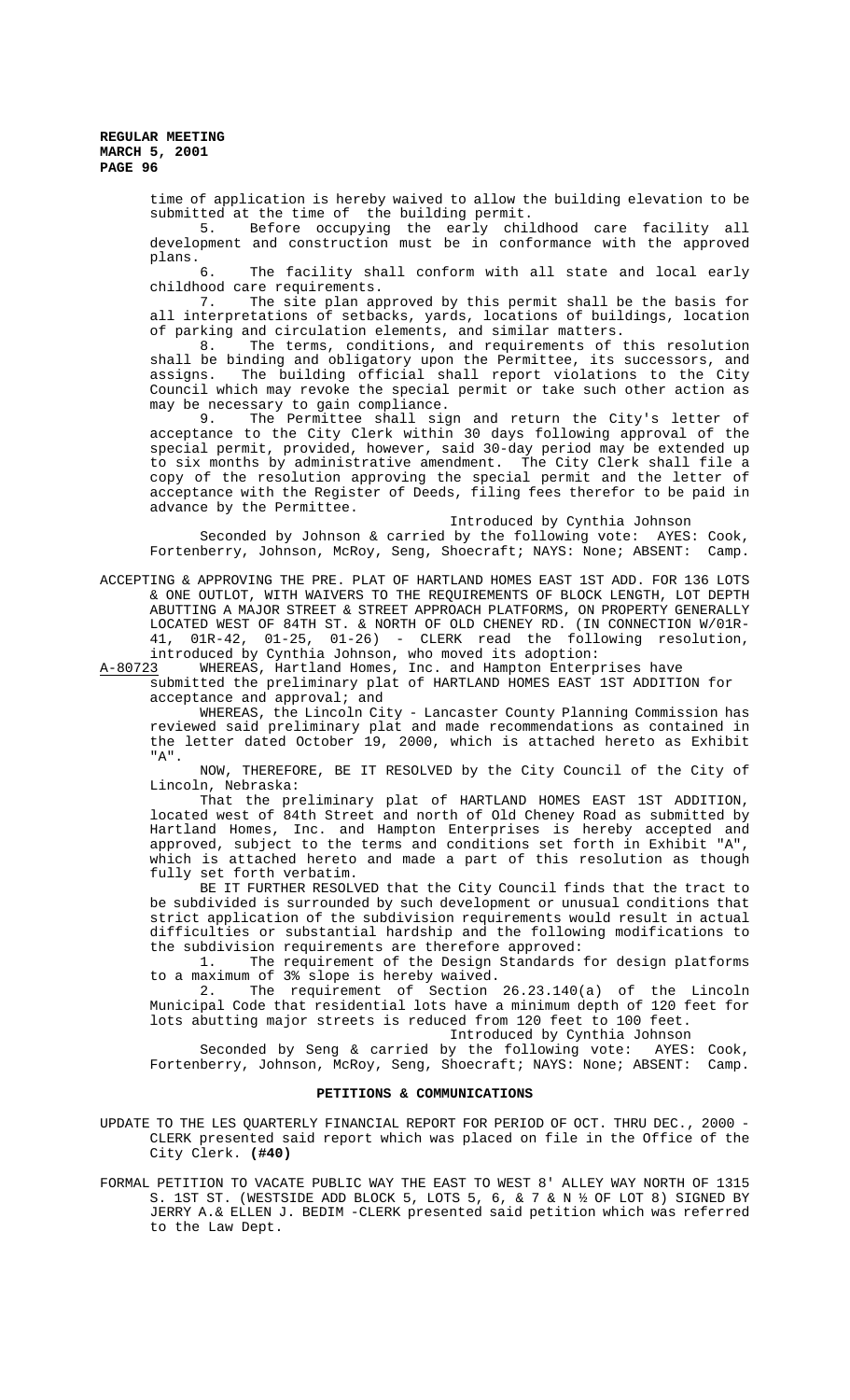#### **REPORTS TO CITY OFFICERS**

CLERK'S LETTER & MAYOR'S APPROVAL OF ORDINANCES & RESOLUTIONS PASSED ON FEB. 26, 2001 - CLERK presented said report which was placed on file in the Office of the City Clerk.

INVESTMENT OF FUNDS - CLERK read the following resolution, introduced by Annette McRoy, who moved its adoption:

A-80720 BE IT HEREBY RESOLVED BY THE CITY COUNCIL of the City of Lincoln, Nebraska:

That the attached list of investments be confirmed and approved, and the City Treasurer is hereby directed to hold said investments until maturity unless otherwise directed by the City Council. (Investments beginning Feb. 20 & 23, 2001)

Introduced by Annette McRoy

Seconded by Seng & carried by the following vote: AYES: Cook, Johnson, McRoy, Seng, Shoecraft; NAYS: None; ABSENT: Camp.

- COMPREHENSIVE ANNUAL FINANCIAL REPORT FOR PERIOD OF OCT. THRU DEC., 2000 PREPARED BY ACCOUNTING DIV. OF THE FINANCE DEPT. - CLERK presented said report which was placed on file in the Office of the City Clerk. **(3)**
- REPORTS FROM CITY TREASURER OF TELECOMM. OCC. TAX DUE FOR THE MONTH OF JAN., 2001 AS FOLLOWS: AIRTIME SMR, SPRINT COMMUNICATION CO., SPRINT SPECTRUM, ALIANT COMMS., ALIANT CELLULAR, EXCEL TELECOMMS., AT&T COMMS. OF THE MIDWEST, TELCO DEVELOPMENT GROUP, NETWORK BILLING SYSTEMS, INCOMNET COMMS., USA PAGING, & WESTERN UNION COMMS. - CLERK presented said report which was placed on file in the office of the City Clerk. **(20)**
- ACCEPTING THE REPORT OF NEW & PENDING CLAIMS AGAINST THE CITY & APPROVING DISPOSITION OF CLAIMS SET FORTH THEREIN FOR THE PERIOD OF FEBRUARY 1- 15, 2001 - CLERK read the following resolution, introduced by Jon Camp, who moved its adoption:<br>A-80717 BE IT RESOLVED
- BE IT RESOLVED by the City Council of the City of Lincoln, Nebraska: That the claims listed in the attached report, marked as Exhibit "A", dated February 16, 2001, of various new and pending tort claims filed against the City of Lincoln with the Office of the City Attorney or the Office of the City Clerk, as well as claims which have been disposed of, are hereby received as required by <u>Neb. Rev. Stat.</u> § 13-905 (Reissue 1997). The dispositions of claims by the Office of the City Attorney, as shown by the attached report, are hereby approved:

| DENIED                                                |                | ALLOWED         |            |
|-------------------------------------------------------|----------------|-----------------|------------|
| Summer P. Thomason                                    | \$1,000,000.00 | Heather Gettner | \$7,459.00 |
| Carol Spicka                                          | 178.92         | William Hulka & |            |
|                                                       |                | Laverna Warner  | 2,300.00   |
| Don Prater                                            | NAS*           | Kris Bloomquist | 300.37     |
| Lisa J. Peckham                                       | NAS*           | Wayne H. Hahn   | 500.00     |
| Elizabeth Moore                                       | 136.50         | Beth Renehan    | 185.00     |
| Petr Michel                                           | 80.00          | John Firestine  | 525.00     |
| Leroy Milbourn                                        | NAS*           |                 |            |
| Tri-Win Properties                                    | 233.13         |                 |            |
| United Services Automobile                            |                |                 |            |
| Assn.                                                 |                |                 |            |
| (Thomas L. Thelen, Insured)                           | 1,476.17       |                 |            |
| Kashoan Ward                                          | NAS*           |                 |            |
| Farmers Mutual of Nebraska<br>135.00                  |                |                 |            |
| (Kathiravetpillai & Vanmathy Arumuganathan, Insureds) |                |                 |            |
| *No Amount Specified                                  |                |                 |            |

The City Attorney is hereby directed to mail to the various claimants listed herein a copy of this resolution which shows the final disposition of their claim.

Introduced by Annette McRoy

Seconded by Johnson & carried by the following vote: AYES: Cook, Fortenberry, Johnson, McRoy, Seng, Shoecraft; NAYS: None; ABSENT: Camp.

#### **OTHER RESOLUTIONS**

APPROVING A CONSERVATION EASEMENT AGRMT. BETWEEN THE CITY & TMCO INVESTMENTS TO PRESERVE THE FLOOD STORAGE CAPACITY IN AN AREA GENERALLY LOCATED AT 6TH & H STS. (In connection w/01-36) - PRIOR to reading: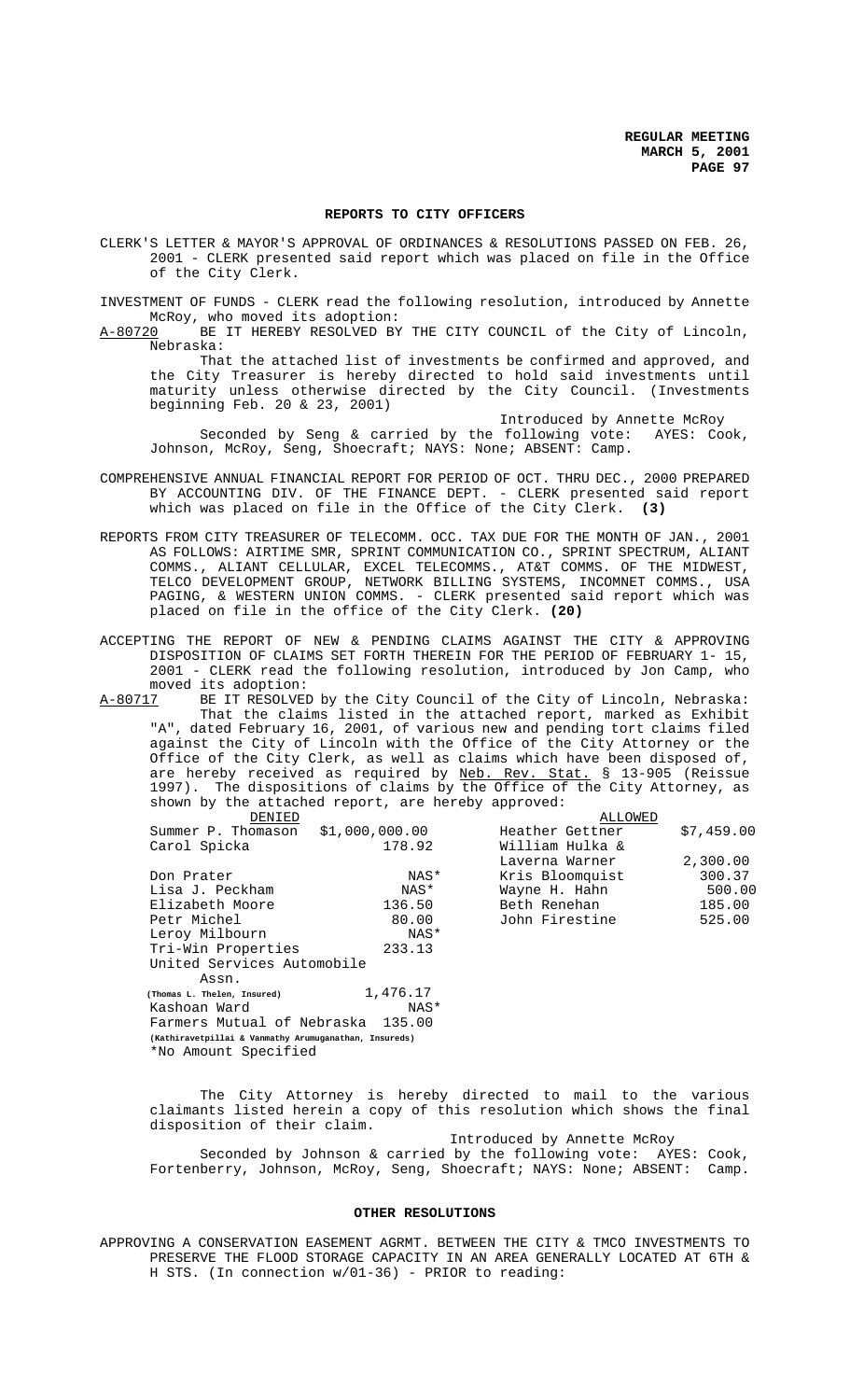JOHNSON Moved to amend Bill 00R-328 in the following manner:

Substitute the Attachment "A", Conservation Easement Agreement with the signed Attachment "A", Conservation Easement Agreement, dated January 31, 2001.

Seconded by Seng & carried by the following vote: AYES: Cook, Fortenberry, Johnson, McRoy, Seng, Shoecraft; NAYS: None; ABSENT: Camp.

CLERK Read the following resolution, introduced by Annette McRoy, who moved its adoption:

A-80713 WHEREAS, TMCO Investments, a Nebraska corporation, has offered to grant a conservation easement over an area generally located at 6th Street and H Street to protect the existing floodplain; and

WHEREAS, acquisition of this conservation easement by the City would further the goals of the Comprehensive Plan relating to floodplains.

NOW, THEREFORE, BE IT RESOLVED by the City Council of the City of Lincoln, Nebraska:

That, on behalf of the City of Lincoln, Nebraska, the offer of a conservation easement by TMCO Investments over a tract of land as legally described in the Conservation Easement Agreement, attached hereto and marked as Attachment "A", is hereby accepted and approved.

BE IT FURTHER RESOLVED that the Mayor is authorized to execute the Conservation Easement Agreement on behalf of the City of Lincoln, Nebraska.

Introduced by Annette McRoy

Seconded by Johnson & carried by the following vote: AYES: Cook, Fortenberry, Johnson, McRoy, Seng, Shoecraft; NAYS: None; ABSENT: Camp.

REAPPOINTING GIL TREVIZO TO THE CITIZEN POLICE ADVISORY BOARD FOR A 3-YR. TERM EXPIRING NOV. 17, 2003 - CLERK read the following resolution, introduced by Annette McRoy, who moved its adoption:

A-80715 BE IT RESOLVED by the City Council of the City of Lincoln, Nebraska: That the reappointment of Gil Trevizo to the Citizen Police Advisory Board for a three-year term expiring November 17, 2003 is hereby approved. Introduced by Annette McRoy

Seconded by Johnson & carried by the following vote: AYES: Cook, Fortenberry, Johnson, McRoy, Seng, Shoecraft; NAYS: None; ABSENT: Camp.

APPOINTING CANDICE BATTON TO THE CITIZEN POLICE ADVISORY BOARD FOR A 3-YR. TERM EXPIRING NOV. 17, 2003. - CLERK read the following resolution, introduced

by Annette McRoy, who moved its adoption:<br>A-80716 BE IT RESOLVED by the City Council o BE IT RESOLVED by the City Council of the City of Lincoln, Nebraska: That the appointment of Candice Batton to the Citizen Police Advisory Board for a three-year term expiring November 17, 2003 is hereby approved.

Introduced by Annette McRoy

Seconded by Seng & carried by the following vote: AYES: Cook, Fortenberry, Johnson, McRoy, Seng, Shoecraft; NAYS: None; ABSENT: Camp.

SETTING HEARING DATE OF MON., MARCH 19, 2001 AT 1:30 P.M. ON THE APP. OF PASTIME PUB, INC. DBA PASTIME PUB FOR A RETAIL C LIQUOR LICENSE AT 5601 NW 1ST ST. - CLERK read the following resolution, introduced by Jon Camp, who moved its adoption:<br>A-80718 BE IT R

BE IT RESOLVED by the City Council, of the City of Lincoln, that a hearing date is hereby fixed for Mon., March 19, 2001 at 1:30 p.m. or as soon thereafter as possible in the City Council Chambers, County-City Building, 555 S. 10th St., Lincoln, NE, for the purpose of considering the App. of Pastime Pub, Inc. dba Pastime Pub for a Retail Class C Liquor License at 5601 NW 1st St.

If the Police Dept. is unable to complete the investigation by said time, a new hearing date will be set.

Introduced by Annette McRoy

Seconded by Johnson & carried by the following vote: AYES: Cook, Fortenberry, Johnson, McRoy, Seng, Shoecraft; NAYS: None; ABSENT: Camp.

SETTING HEARING DATE OF MON., MARCH 26, 2001 AT 5:30 P.M. ON THE APP. OF GJR LLC DBA RANDY'S GRILL & CHILL FOR A RETAIL CLASS C LIQUOR LICENSE AT 4947 HOLDREGE - CLERK read the following resolution, introduced by Jon Camp, who moved its adoption:

A-80719 BE IT RESOLVED by the City Council, of the City of Lincoln, that a hearing date is hereby fixed for Mon., March 26, 2001 at 5:30 p.m. or as soon thereafter as possible in the City Council Chambers, County-City Building, 555 S. 10th St., Lincoln, NE, for the purpose of considering the App. of GJR, LLC dba Randy's Grill & Chill for a Retail Class C Liquor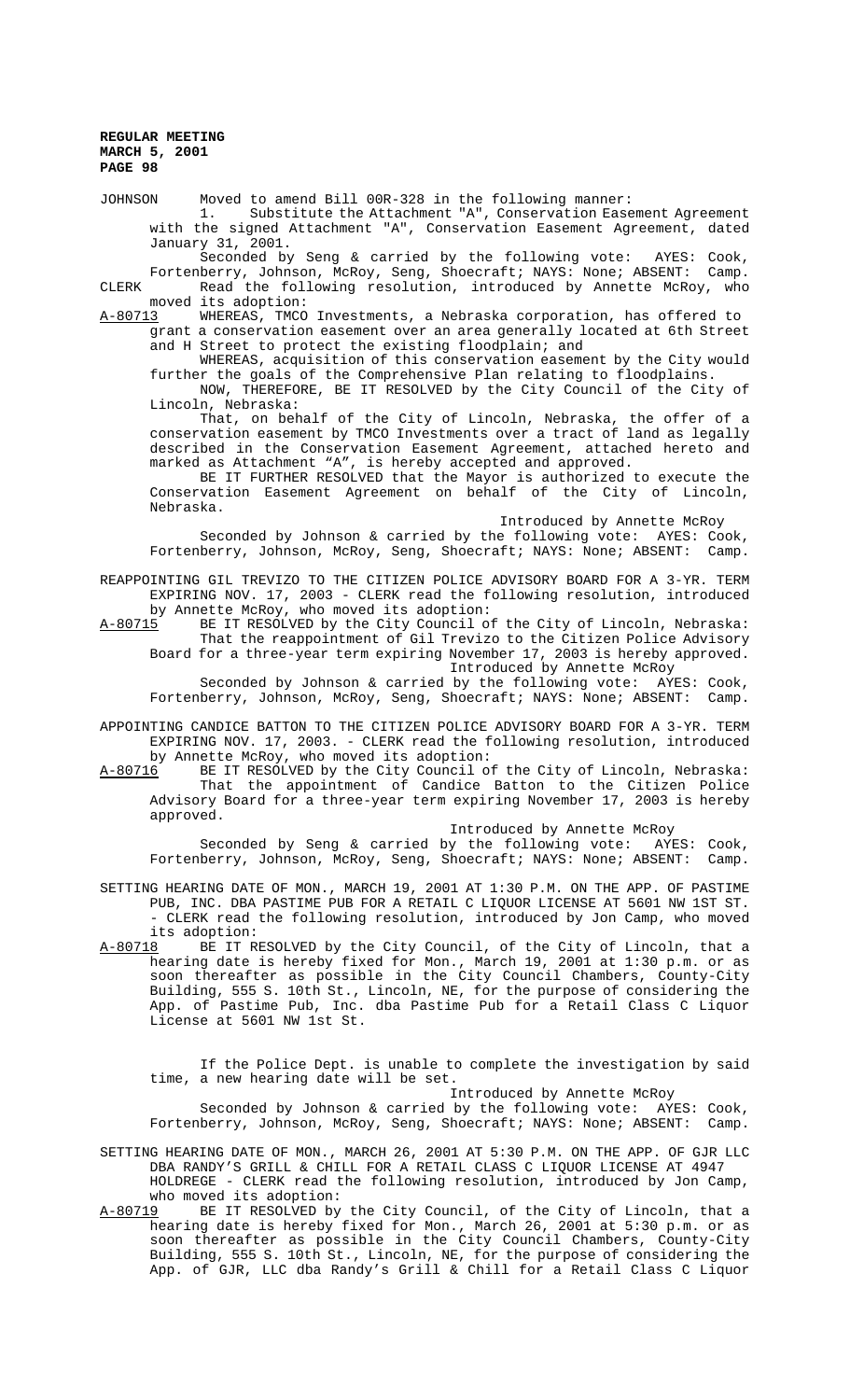License at 4947 Holdrege. If the Police Dept. is unable to complete the investigation by said time, a new hearing date will be set.

Introduced by Annette McRoy

Seconded by Johnson & carried by the following vote: AYES: Cook, Fortenberry, Johnson, McRoy, Seng, Shoecraft; NAYS: None; ABSENT: Camp.

## **ORDINANCES - 1ST & 2ND READING**

- AMENDING SECTION 26.19.031 OF THE LINCOLN MUNICIPAL CODE TO ADD LANGUAGE REQUIRING THE NAME & NUMBER OF THE PRELIMINARY PLAT UPON WHICH THE FINAL PLAT IS BASED TO BE SHOWN ON THE FINAL PLAT - CLERK read an ordinance, introduced by Annette McRoy, amending Sec. 26.19.031 of the LMC relating to data required on a final plat to require the name & number of the preliminary plat upon which the final plat is based to be shown on the final plat; & repealing Sec. 26.19.031 of the LMC as hitherto existing, the first time.
- APPROVING THE ESTABLISHMENT OF A DECOMMISSIONING FUND TO ALLOW LES TO DESIGNATE & ACCOUNT FOR THE COSTS ASSOCIATED WITH DECOMMISSIONING GENERATION PLANTS & ELECTRICAL FACILITIES - PRIOR to reading:
- JOHNSON Moved for Bill 01-28 to have 2nd & 3rd Reading with action on 3/12/01.

Seconded by Johnson & carried by the following vote: AYES: Cook, Fortenberry, Johnson, McRoy, Seng, Shoecraft; NAYS: None; ABSENT: Camp.

- CLERK Read an ordinance, introduced by Annette McRoy, a supplemental ordinance adopted under & pursuant to Ordinance 16416 of the City providing for the establishment of an Electric System Revenue Decommissioning Fund; & taking other action in connection with the foregoing, the first time.
- APPROVING A TRANSFER OF APPROPRIATIONS WITHIN THE CAPITAL IMPROVEMENT PROGRAM FOR VARIOUS PARKS AND RECREATIONS DEPARTMENT PROJECTS - CLERK read an ordinance, introduced by Cindy Johnson, approving the transfer of appropriations between certain capital improvement projects within the Parks and Recreation Department, the second time.
- AMENDING SECTION 2.76.202 OF THE LINCOLN MUNICIPAL CODE TO ALLOW THE PERSONNEL DIRECTOR AUTHORITY TO APPROVE RETROACTIVE PAY FOR UP TO SIX MONTHS TO CORRECT THE DIFFERENCE IN PAY THE EMPLOYEE SHOULD HAVE RECEIVED - CLERK read an ordinance, introduced by Cindy Johnson, amending Chapter 2.76 of the Lincoln Municipal Code relating to the Personnel System by adding a new section numbered 2.76.202 entitled Wage Adjustment to allow the Personnel Director to compensate an employee retroactively for up to six months in order to correct the difference in pay the employee should have received for out-of-class pay, temporary promotions, project or crew leader assignments, or the reallocation of an employee to a higher pay range when such pay has been delayed or is otherwise not in accordance with contract or code provisions, the second time.
- AMENDING ORDINANCE 17705 RELATING TO THE PAY SCHEDULES OF EMPLOYEES WHOSE CLASSIFICATIONS ARE ASSIGNED TO THE PAY RANGE WHICH IS PREFIXED BY THE LETTER "A" BY CREATING THE JOB CLASSIFICATIONS OF "SYSTEMS SOFTWARE INTEGRATOR," "EMS INSERVICE EDUCATOR," "PARK PLANNER I," AND "PARK PLANNER II" - CLERK read an ordinance, introduced by Cindy Johnson, amending Section 1 of Ord. No. 17705 relating to the pay schedules of employees whose classifications are assigned to the pay range which is prefixed by the letter "A" by creating the job classifications of "Systems Software Integrator," "EMS Inservice Educator," "Park Planner I," and "Park Planner II", the second time.
- AMENDING ORDINANCE 17704 RELATING TO THE PAY SCHEDULES OF EMPLOYEES WHOSE CLASSIFICATIONS ARE ASSIGNED TO THE PAY RANGE WHICH IS PREFIXED BY THE LETTER "M" BY CREATING THE JOB CLASSIFICATIONS OF "FACILITIES MAINTENANCE COORDINATOR" AND "GOLF MANAGER" - CLERK read an ordinance, introduced by Cindy Johnson, amending Section 5 of Ordinance No. 17704 relating to the pay schedules of employees whose classifications are assigned to the pay range which is prefixed by the letter "M" by creating the job classifications of "Facilities Maintenance Coordinator" and "Golf Manager", the second time.
- CHANGE OF ZONE 3302 APPLICATION OF ROLF SHASTEEN FOR A CHANGE OF ZONE FROM R-2 RESIDENTIAL TO O-2 SUBURBAN OFFICE ON PROPERTY GENERALLY LOCATED AT 857 S. 48TH STREET, BETWEEN F AND RANDOLPH STREETS - CLERK read an ordinance,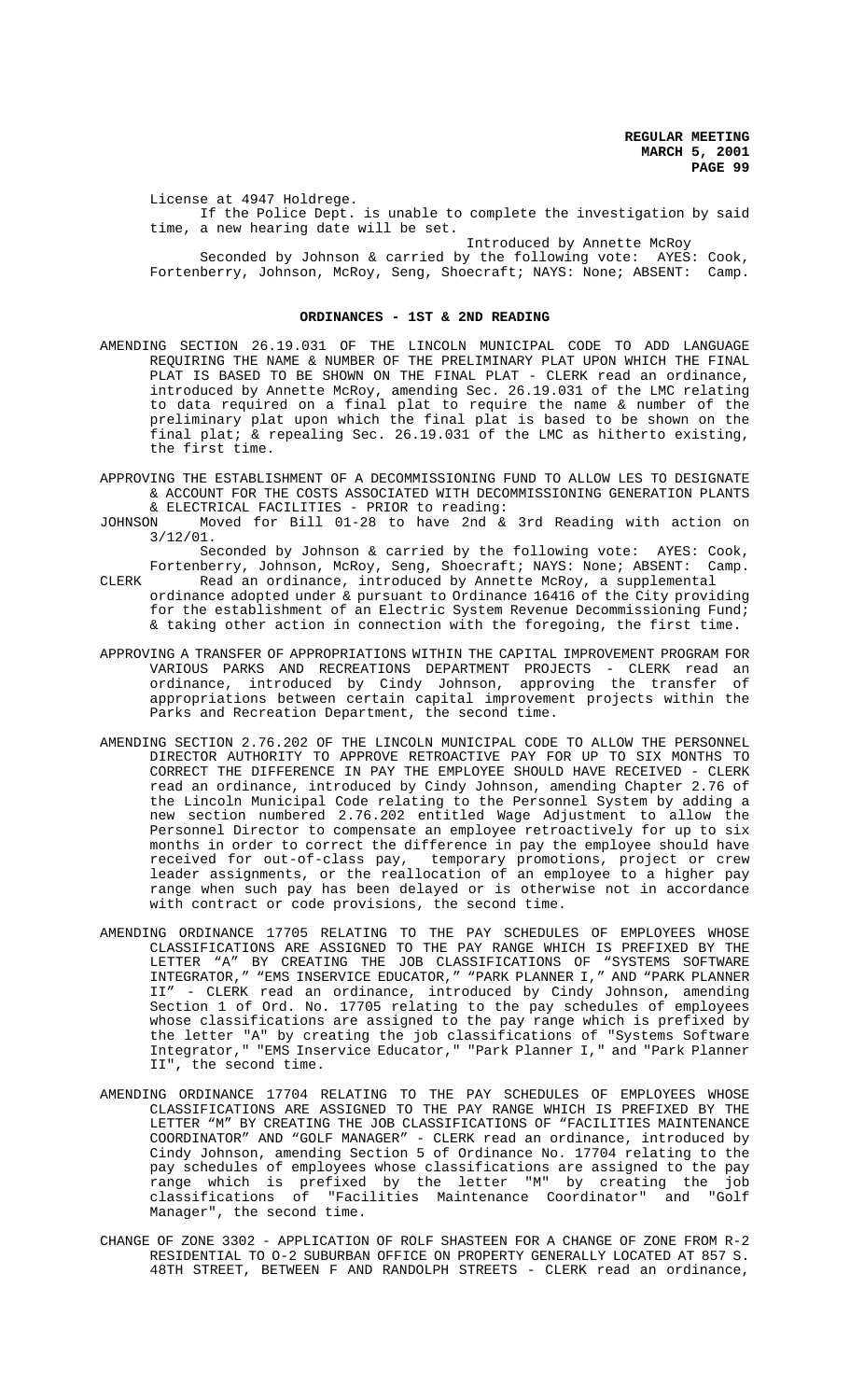> introduced by Cindy Johnson, amending the Lincoln Zoning District Maps attached to and made a part of Title 27 of the Lincoln Municipal Code, as provided by Section 27.05.020 of the Lincoln Municipal Code, by changing the boundaries of the districts established and shown thereon, the second time.

- RENAMING DOUBLE TREE BOULEVARD AS "WHISPERING WIND BOULEVARD" GENERALLY LOCATED IN THE WILDERNESS RIDGE ADDITION LOCATED SOUTH OF YANKEE HILL ROAD, WEST OFF OF S. 27TH STREET - CLERK read an ordinance, introduced by Cindy Johnson, changing the name of Double Tree Boulevard to Whispering Wind Boulevard located at the entrance into the Wilderness Ridge development off of South 27th Street, as recommended by the Street Name Committee, the second time.
- VACATING THE EAST FIVE FEET OF S. 2ND STREET FROM THE SOUTH SIDE OF F STREET TO THE NORTH SIDE OF THE ALLEY - CLERK read an ordinance, introduced by Cindy Johnson, vacating the east five feet of South 2nd Street from the south side of F Street to the north side of the alley, and retaining title thereto in the City of Lincoln, Lancaster County, Nebraska, the second time.
- AMENDING SECTION 2.76.395 TO ALLOW FOR EMPLOYEES WHOSE PAY RANGE IS PREFIXED BY THE LETTER "M" TO UTILIZE VACATION DURING THE FIRST SIX MONTHS OF EMPLOYMENT - CLERK read an ordinance, introduced by Cindy Johnson, amending Chapter 2.76 of the Lincoln Municipal Code relating to the City's personnel system by amending Section 2.76.395 to allow employees with a pay range prefixed by "M" to use vacation during the first six months of employment; and repealing Section 2.76.395 of the Lincoln Municipal Code as hitherto existing, the second time.
- VACATING H STREET FROM 6TH STREET WEST TO THE RAILROAD AND VACATED H STREET. (IN CONNECTION W/00R-328) - PRIOR to reading:
- SENG Moved for Bill 01-36 to have 2nd & 3rd Reading w/Action on this date.

Seconded by Johnson & carried by the following vote: AYES: Cook, Fortenberry, Johnson, McRoy, Seng, Shoecraft; NAYS: None; ABSENT: Camp.

CLERK Read an ordinance, introduced by Cindy Johnson, vacating H Street from 6th Street west to the railroad and vacated H Street, and retaining title thereto in the City of Lincoln, Lancaster County, Nebraska, the second time. **(See Council Action under "ORDINANCES - 3RD READING".)**

#### **MISCELLANEOUS BUSINESS**

# **PENDING LIST -**

APPEAL OF ARLON E. & CORRINE D. BARTELS, DALE & JENINE M. MEINER, DEANNA MUMGAARD, MARY MUMGAARD, DAVID WATTS, DRENNEN WATTS, M. LAIMONS IESALNIEKS, & LARRY & DENISE MAACK, FROM THE PLANNING COMMISSION APPROVAL OF SPECIAL PERMIT 1892 AUTHORIZING QWEST WIRELESS L.L.C. TO CONSTRUCT A 123' TALL PERSONAL WIRELESS FACILITY WITH ASSOCIATED GROUND EQUIPMENT & A WAIVER OF THE FALL ZONE REQUIREMENT ON PROPERTY GENERALLY LOCATED AT N. 7TH ST. & FLETCHER AVE. - CLERK requested a motion for Bill 01R-44 to remain on Pending until 3/19/01.

JOHNSON So moved. Seconded by Seng & carried by the following vote: AYES: Cook, Fortenberry, Johnson, McRoy, Seng, Shoecraft; NAYS: None; ABSENT: Camp.

JOHNSON Moved to extend the Pending List for 1 week. Seconded by Seng & carried by the following vote: AYES: Cook, Fortenberry, Johnson, McRoy, Seng, Shoecraft; NAYS: None; ABSENT: Camp.

# **UPCOMING RESOLUTIONS -**

ADOPTING A SUPPLEMENTAL BUDGET FOR LES AMENDING THE 2001 LES OPERATING & CAPITAL BUDGET - CLERK requested a motion to delay Pub. Hearing & Action on Bill  $01R-51$  to  $3/19/01$ .<br>JOHNSON So moved. So moved.

Seconded by Seng & carried by the following vote: AYES: Cook, Fortenberry, Johnson, McRoy, Seng, Shoecraft; NAYS: None; ABSENT: Camp.

JOHNSON Moved to approve the resolutions to have Public Hearing on March 12,